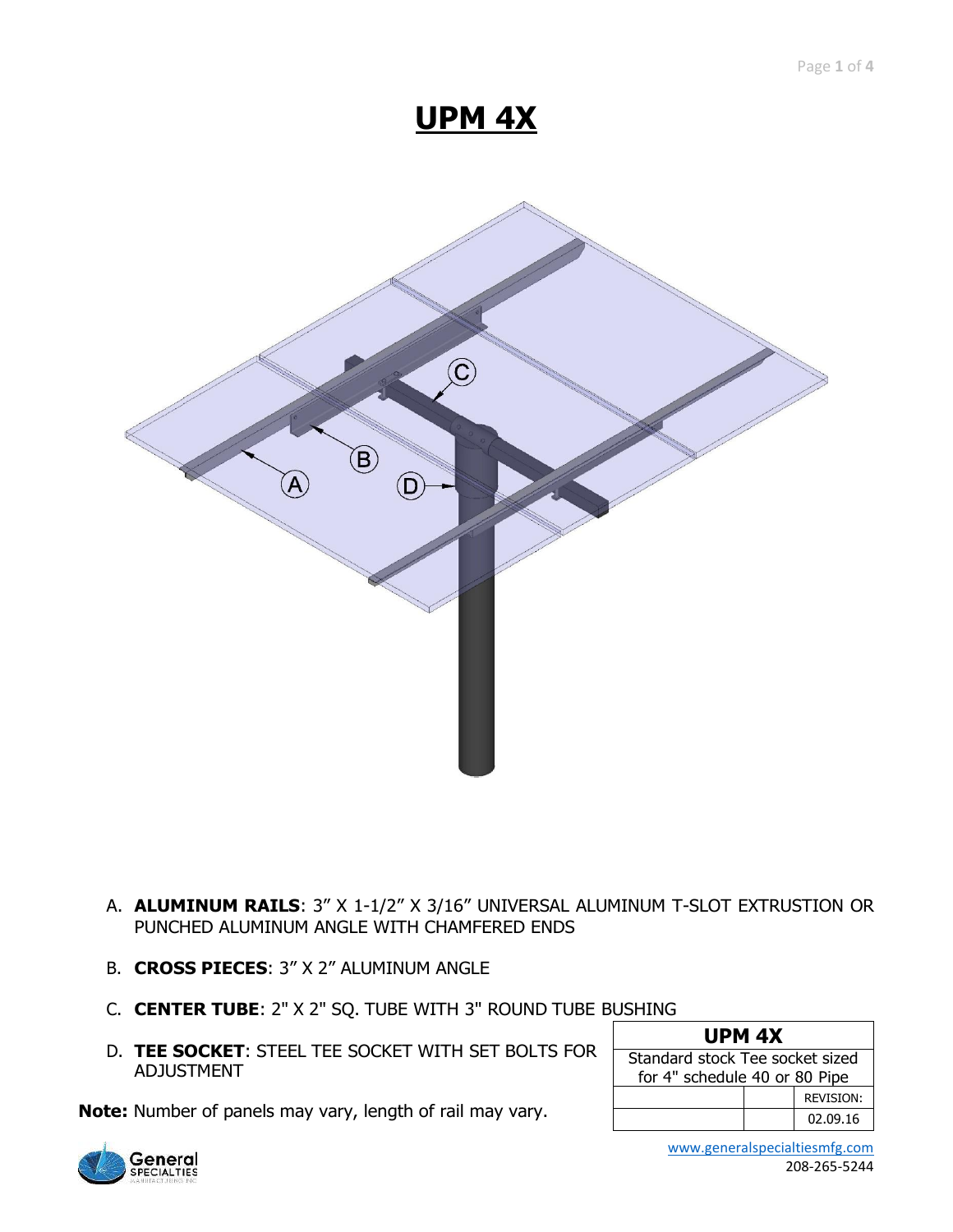| <u>Part</u>          | <b>UPM 4X</b>                                                                                                                                                                                                                                                                                                                                     |
|----------------------|---------------------------------------------------------------------------------------------------------------------------------------------------------------------------------------------------------------------------------------------------------------------------------------------------------------------------------------------------|
| Tee Socket (1)       | 5" O.D. steel socket<br>with 3" O.D. pipe top                                                                                                                                                                                                                                                                                                     |
| Center tube (1)      | 2" X 2" square tube with welded round tube in<br>center                                                                                                                                                                                                                                                                                           |
| Crosspiece (2)       | 3" X 2" X 3/16" aluminum angle                                                                                                                                                                                                                                                                                                                    |
| Rails (2)            | Either T-Slot aluminum or punched angle rails for<br>mounting modules. 1/4" bolts used on either type<br>of rail.                                                                                                                                                                                                                                 |
| <b>Hardware Bags</b> |                                                                                                                                                                                                                                                                                                                                                   |
| Bag $#1$             | 4 - 3/8" X 1" bolts<br>8 - 3/8" stainless flat washers<br>$4 - 3/8"$ nyloc nuts<br>all for attaching Crosspieces to Rails<br>2 - set bolts for tightening Tee Socket to post<br>$4 - 1/2''$ X 4" holts<br>$4 - \frac{1}{2}$ nyloc nuts<br>(to be used with 4 - aluminum flat bars for<br>attaching Crosspieces to Center tube - not in Bag<br>#1) |
| Bag $#2$             | Instructions, stainless bolts and flange nuts for<br>mounting Panels to Rails                                                                                                                                                                                                                                                                     |

#### **Assembly Instructions**

- Put Tee Socket on top of 4" schedule 40 or 80 post.
- Slide Center tube into top of Tee Socket with one of the flat square tube surfaces horizontal (level).
- Tighten down on 3 set bolts on Tee Socket. Make sure center tube faces east/west, then tighten 2 square head set bolts on Tee Socket.
- Loosely attach Crosspieces on Center tube using flat bars and bolts provided.
- Attach aluminum panel Rails to Crosspieces with 3/8" bolts.
- Lay first module on top of Rails and adjust distance between Rails to fit mounting holes on modules in a landscape orientation.
- Attach modules to Rails. Start at one end of the Rails and add modules out from there, leaving approx. ¼" space between modules. Make sure bolts are finger tight only.
- When all modules are attached and LOOSELY bolted, square up assembly by measuring diagonally from corner to corner of array and then tighten all the mounting bolts and the rest of the assembly hardware.

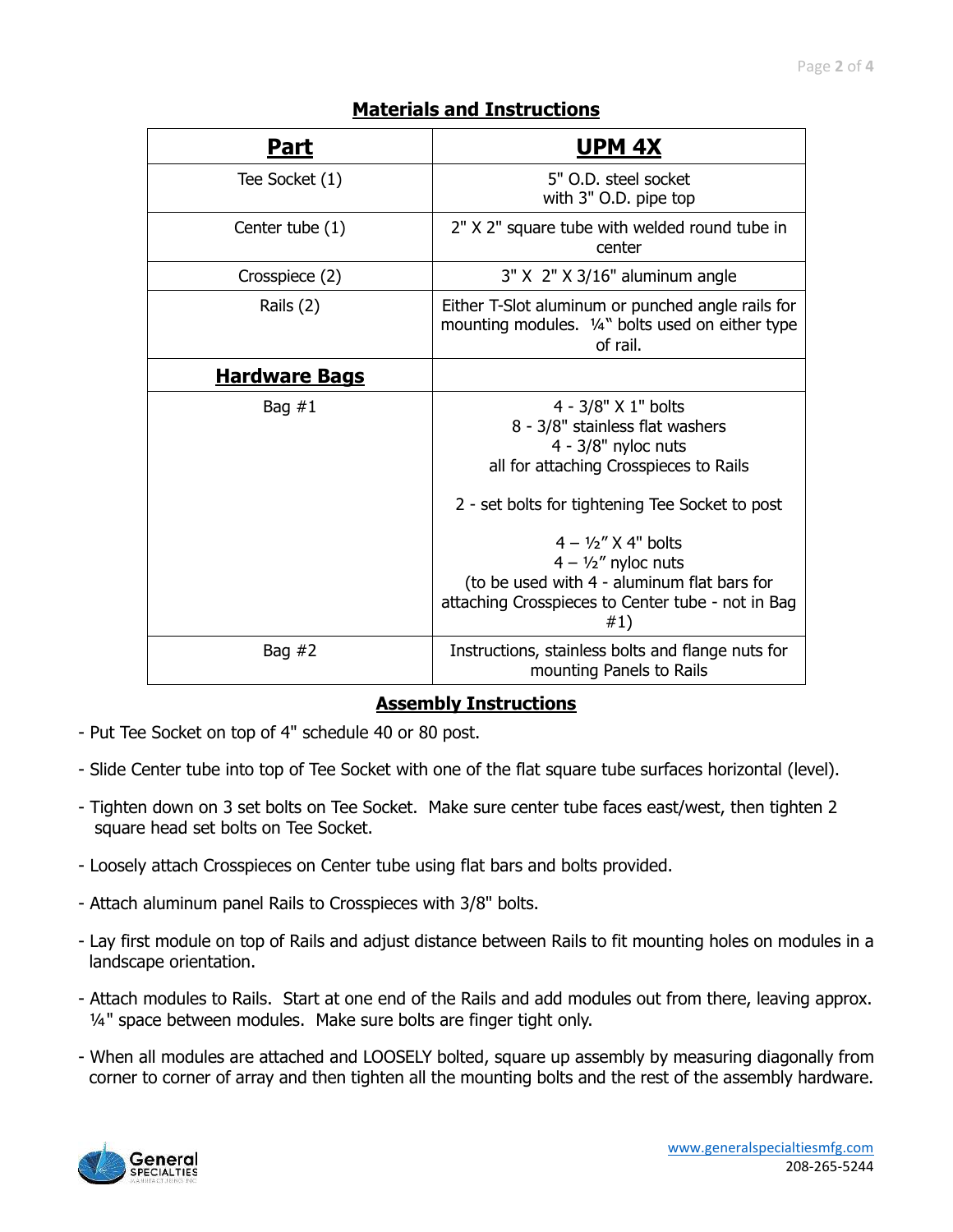### **Recommendations for Dimensions of Post Hole for Standard Installation of General Specialties Manufacturing Top of Pole Mounts**

| <b>UPM Model</b> | Depth of<br><b>Hole</b> | <b>Width of Square Hole /</b><br><b>Cubic Yards of concrete</b><br>needed | Diameter of Round Hole /<br><b>Cubic Yards of concrete</b><br>needed |  |
|------------------|-------------------------|---------------------------------------------------------------------------|----------------------------------------------------------------------|--|
| All 4X           | 50''                    | 18" / .34 CY                                                              | 23 "/ .44 CY                                                         |  |

Your building department may require the foundation for a PV array post mount to be designed by a structural engineer licensed in the state where the PV array is to be erected. This is required because failure of a post mount foundation may be a threat to the safety of people and property in its proximity. At a minimum, failure will result in costly damage to the PV modules. The foundation described here is suitable for most soil types, but no warranty of its suitability for your particular soil or wind conditions is offered or implied.

If you are unable to dig holes of these dimensions because you encounter bed rock or if you have very loamy or loose sandy soil, (get the recommendation of a soil engineer or building department), then you may have to seek a design for an alternative foundation construction.

For type and size of pole to install in concrete foundation, refer to chart below.

### **General Specialties Recommendations for Pole Height and Dimension for Top of Pole Mounts**

We cannot guarantee a standard 1.67 safety factor if these recommendations are not observed. Since we cannot assess each customer's individual site and conditions, a professional installer and the local building department should be consulted for the safest and most effective installation.

| <b>UPM Model</b>                         | <b>Post Size</b><br>(sch = schedule, or<br>thickness of pipe<br>wall) | <b>Max Pole</b><br>Height<br>above<br>concrete<br><b>Base</b><br>w/array<br>$@$ 45 $°$ tilt | <b>Clearance</b><br>between<br>top of<br>concrete<br>and<br><b>lowest</b><br>point on<br>array @<br>45° tilt | <b>Max Pole</b><br>Height<br>above<br>concrete<br>base<br>w/array<br>$@$ 60 $^{\circ}$ tilt | <b>Clearance</b><br>between<br>top of<br>concrete<br>and<br><b>lowest</b><br>point on<br>array @<br>$60^\circ$ tilt | <b>Max Pole</b><br>Height<br>above<br>concrete<br>base<br>w/array<br>$@$ 90 $^{\circ}$ tilt | <b>Clearance</b><br>between<br>top of<br>concrete<br>and<br><b>lowest</b><br>point on<br>array @<br>$90^\circ$ tilt |
|------------------------------------------|-----------------------------------------------------------------------|---------------------------------------------------------------------------------------------|--------------------------------------------------------------------------------------------------------------|---------------------------------------------------------------------------------------------|---------------------------------------------------------------------------------------------------------------------|---------------------------------------------------------------------------------------------|---------------------------------------------------------------------------------------------------------------------|
| UPM4X<br>Standard stock<br>tee socket 4" | 4" sch 40 4 1/2" OD<br>4" sch 80 $4\frac{1}{2}$ " OD                  | 7'6''<br>10'                                                                                | 4' 8''<br>$7'$ $2"$                                                                                          | $6^{\prime}$<br>8'                                                                          | 2'6''<br>4'6''                                                                                                      | 5'3''<br>6'9''                                                                              | 1'1''<br>2'7''                                                                                                      |